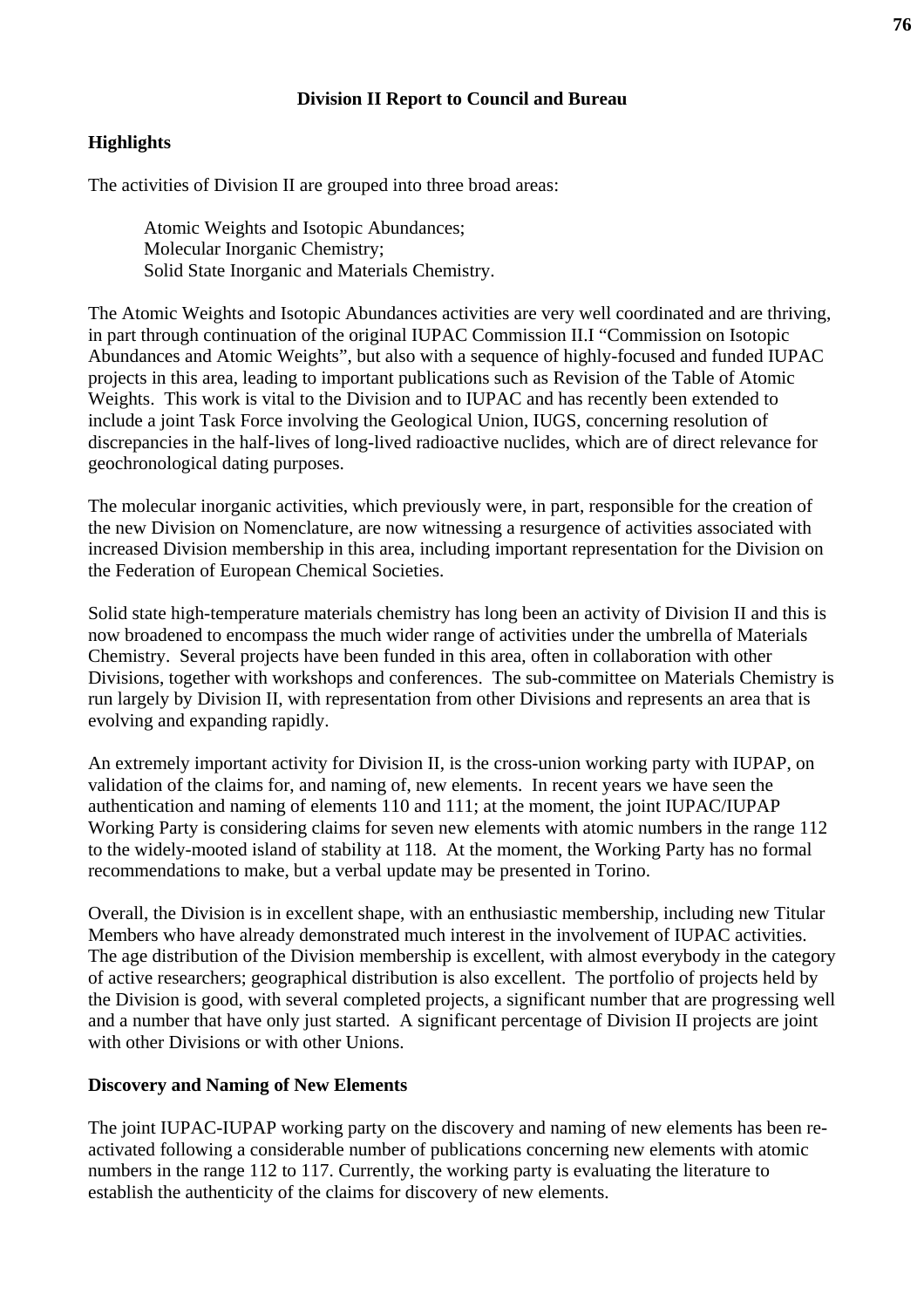#### **Materials Chemistry Sub-Committee**

Members of the Materials Chemistry Sub-Committee met in Seattle on August  $14<sup>th</sup> 2006 - in$ conjunction with the Division II Committee Meeting. The Sub-Committee accepted a report from Project 2005-001-1-200. "Towards Defining Materials Chemistry" on a day-long meeting that had been held in London organised by the Royal Society of Chemistry. The Task Group will meet with members of the Sub-Committee at Turin prior to the meeting of the Sub-Committee and it is anticipated that the project will be concluded at that time.

The Sub-Committee also considered, and initiated, a project to produce a glossary of terms used in Materials Chemistry and nano-related terminology and explored means to bring an earlier project on experiments in solid-state chemistry to a conclusion.

The Sub-Committee noted that HTMC-XII the twelfth in the High Temperature Materials Chemistry Conference series would take place in September 2006 in Vienna and was already a success in terms of registrations. The next in the series HTMC-XIII will take place at Davis in the USA in 2009 organised by Alexander Navrotsky. The Sub-Committee accepted a bid from Thailand to host the Workshop in Advanced Materials WAM IV in August 2008: the status and location of WAM-IV is currently under review (June '07).

Finally the Sub-Committee requested that the Division II Committee consider its future in light of its progress since it was formed at the General Assembly at Brisbane.

#### **Sub-Committee for Isotopic Abundance Measurements, SIAM**

The Subcommittee on Isotopic Abundance Measurements (SIAM) recognizes that there are a number of elements for which significant publications need scrutiny. These include Zn, Ca, Mg, and Si, for which significantly different, high precision publications have recently been assessed by SIAM.

The task group will evaluate recently published isotope ratios and resulting atomic-weights. Detailed discussions and calculations will be carried out on any chemical element for which new isotope ratio information exists. Particular attention will be paid to authors' evaluations of uncertainty, the selection of materials for analysis, and the variability of isotope ratio measurements in these materials. The task group will than present their recommendations for adoption of best isotopic ratios and new standard atomic weights to the Commission on Isotopic Abundances and Atomic Weights at the General Assembly in Torino.

SIAM has a project that can be found at http://www.iupac.org/projects/2005/2005-027-1-200.html and whose objective is to evaluate isotope ratio publications between 2005 and early 2007, to determine "best isotope ratio measurements" for compilation and publication in a 2009 TICE, recommend "new" standard atomic weights, and publish "Atomic Weights of the Elements 2007" in Pure and Applied Chemistry, which will also include a table of relative atomic masses and halflives of selected radionuclides.

### **Celebrating the Centenary of Mendeleev´s Death**

The Periodic Table is at the core of the activities of Division II and a universal icon of Chemistry. This year we celebrate the centenary of the death of its father, the great Russian chemist, Dimitri Ivanovich Mendeleev (Tobolsk, Siberia, February 7, 1834 – Saint Petersburg, February 2, 1907).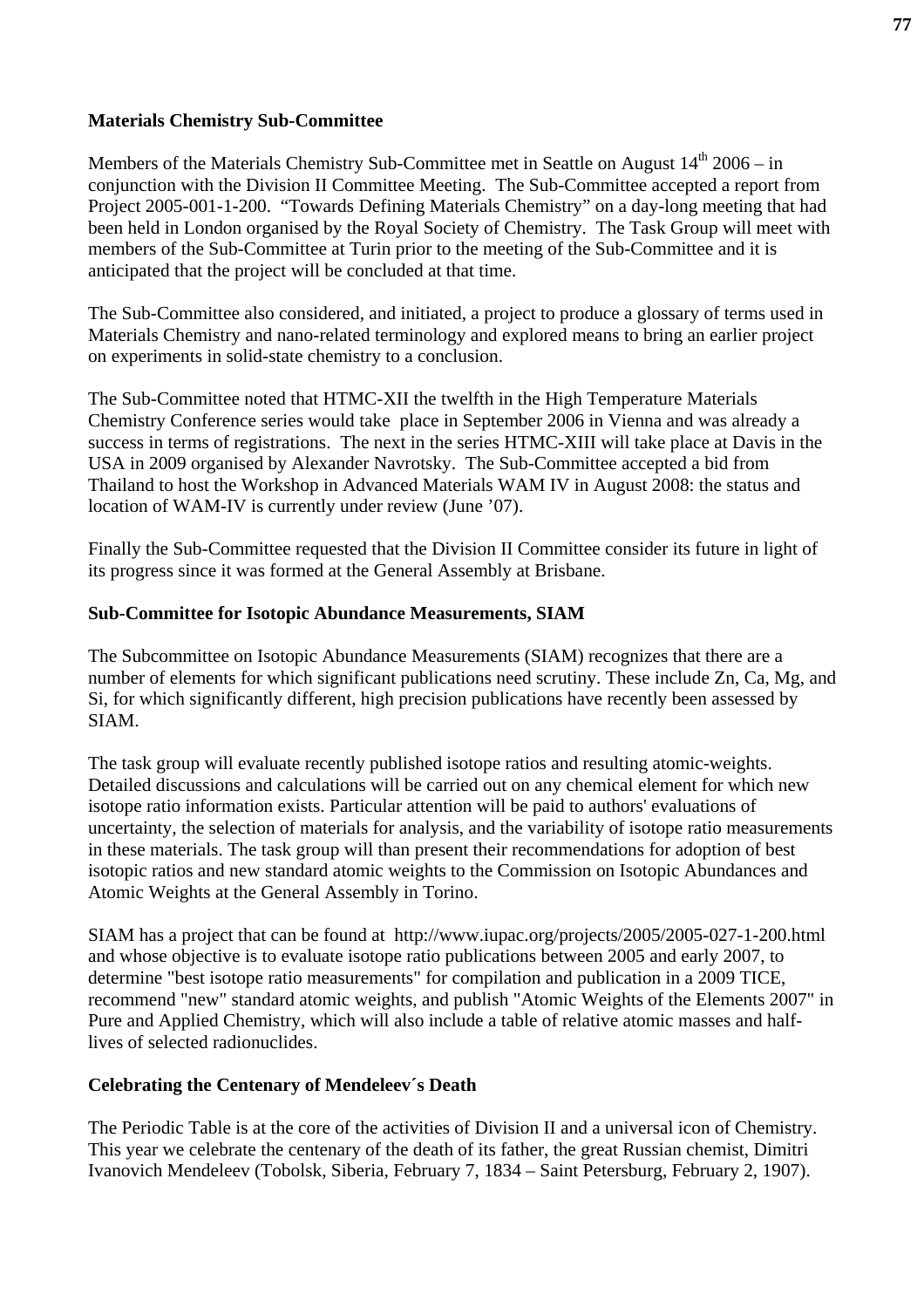The Spanish Government named 2007, as the Year of Science. On this occasion, the Spanish Royal Society of Chemistry organized numerous activities to promote Mendeleev and its Periodic Table. Dr. Javier Garcia-Martinez, Associate Member of Division II, had an active role in this initiative designing a commemorative stamp, below, to celebrate Mendeleev´s genius. 5 million stamps were issued by the Spanish Mail on February 2007.



From July 11 to 13, 2007, Universidad de La Rioja, Spain, is organizing the first History of Chemistry Summer School. As part of this activity, Prof. Pascual Roman Polo will present the lecture, *Mendeleev, Principles of Chemistry and the Periodic Table*. He will also review the activities carried out during the Year of Mendeleev.

The official journal of the Spanish Royal Society of Chemistry, Anales de Química, dedicated its first issue of 2007, to Mendeléev and Javier wrote a review paper on Philately and Chemistry, with special attention to Mendeléiev [J. Garcia-Martinez, J.M. Salas Peregrín*, La Química através de sus sellos. Un estudio comparativo de la filatelia dedicada a Mendeleiev*. An. Quim., 103, 53-57 (2007)] and designed the front cover of the magazine.

To promote the Periodic Table among young people, the University of La Rioja (Spain), organized the Periodic Table Design Competition open to any person worldwide. Both scientific and artistic aspects will be considered. One first prize and two runner-up prizes will be presented at the University in July 2007.

### **The book** *Nomenclature of Inorganic Chemistry* **(the IUPAC "Red Book") Translated into Spanish**

Profs. Pascual Román Polo and Miguel A. Ciriano translated the "Red Book" into Spanish. It is expected that the book will be available from June 7, 2007. This book contains the recommendations published by IUPAC at the end of 2006, and replaces the previous version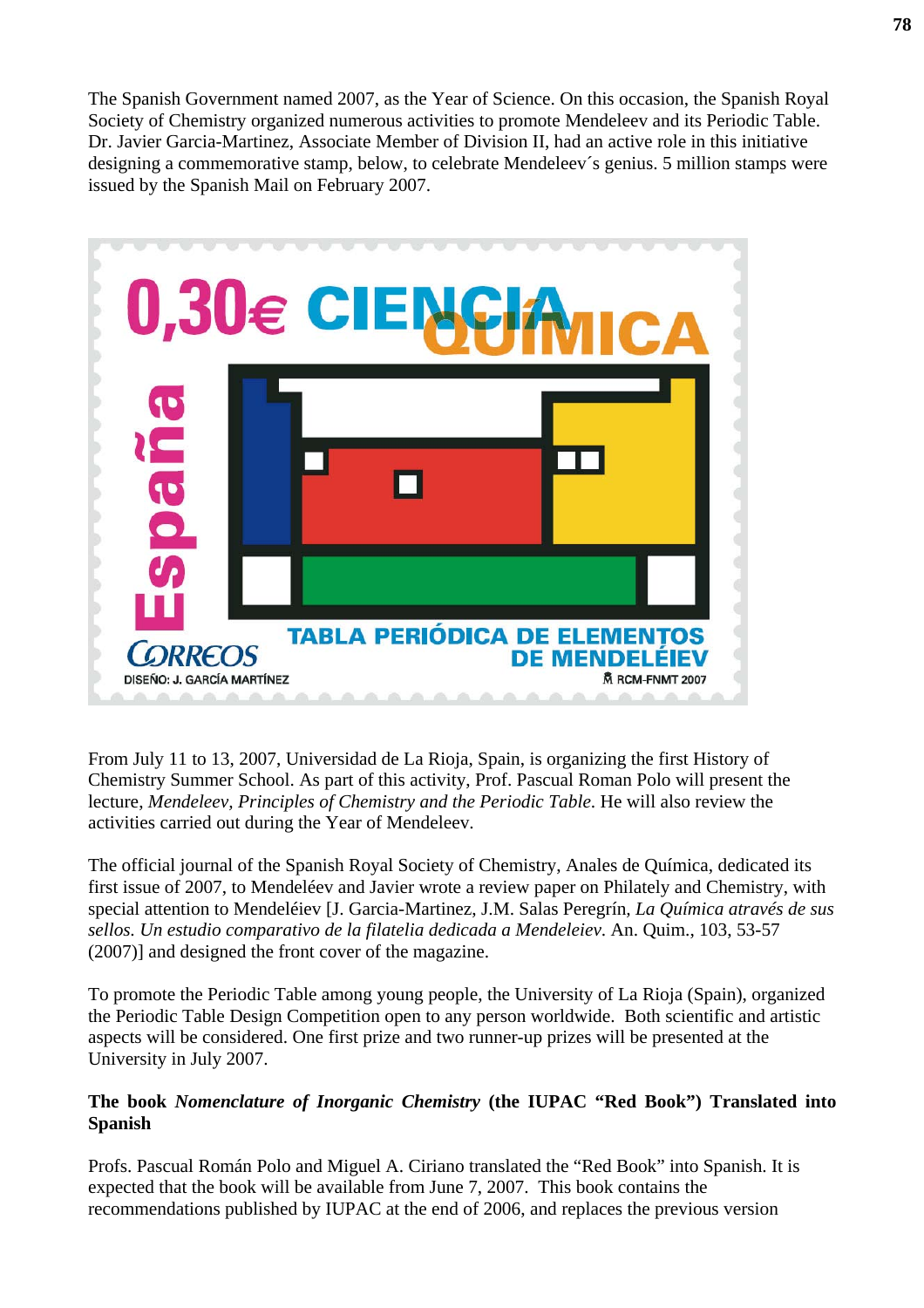*Nomenclatura de Quimica Inorgánica. Recomendaciones de 1990*, by Luis F Bertello y Carlos Pico Marin.

### **News and Articles**

The Periodic Table: Its Story and Significance *by Herbert D. Kaesz, Chemistry International*  March-April 2007, pg 22, review of the book "The Periodic Table: Its Story and Significance" by Eric Scerri The Periodic Table at a Glance by G.J. Leigh *Chemistry International* March-April 2007, pg 23. review of the book "The Periodic Table at a Glance" by Mike Beckett and Andy Platt "High Temperature Materials Chemistry" by Herbert Ipser and Adolf Mikula *Chemistry International* March-April 2007, pg 27 "Priority Claims for the Discovery of Elements with Atomic Number Greater than 111" by John Corish *Chemistry International* January-February 2007, pg 18 "Teaching High-Temperature Materials Chemistry at the University Level" by Giovanni Balducci *Chemistry International* November-December 2006, pg 26 "Definitions of Terms Relating to the Structure and Processing of Inorganic and Polymeric Gels and Networks", *Chemistry International* July-August 2006, pg 23 "Inorganic Chemistry**-**Metal-Nucleic Acid Interactions" *Chemistry International* July-August 2006, pg 37 Javier Garcia Martinez Wins Silver Medal of the European Young Chemist Award, IUPAC Wired *Chemistry International* March-April 2007, pg 13. "Calibration of Organic and Inorganic Oxygen-Bearing Isotopic Reference Materials" by Tyler B. Coplen *Chemistry International* March-April 2006, pg 29 Priority Claims for the Discovery of Elements with Atomic Number Greater than 111 by John Corish *Chemistry International* January-February 2007, pg 18

# **Conferences and Workshops**

The IUPAC conference series on High Temperature Materials Chemistry continues with number HTMCXII held in Vienna in September 2006. Plans are already in-hand for the next conference, HTMCXIII to be held in Davis, California in 2009.

The third workshop in advanced materials WAMIII was held in Stellenbosch, South Africa in September 2005 and was regarded as a great success. Division approval has just been given for the next workshop, WAMIV to be held in Thailand, probably, in 2008.

### **Projects related to Education and Public Awareness**

### *Teaching high temperature materials chemistry at University*

The proposed project will provide a resource book of topics in the area of properties and behaviour of high temperature materials for those teaching materials science or physical or inorganic chemistry at various levels. The recommended topics will be accompanied with a bibliography of helpful references and a short introduction or explanation, including the areas of application.

The development of high temperature materials chemistry (HTMC) as an increasingly important field of scientific and technological research is due to the continuous demand for new materials and the need for systematic knowledge of their physical and chemical behaviour under the conditions required by the new technologies, for example in space and energy technologies. These materials, such as oxide and non-oxide modern multifunctional ceramics, intermetallics, etc which offer interesting technical applications for surface coatings, electronic components, advanced turbines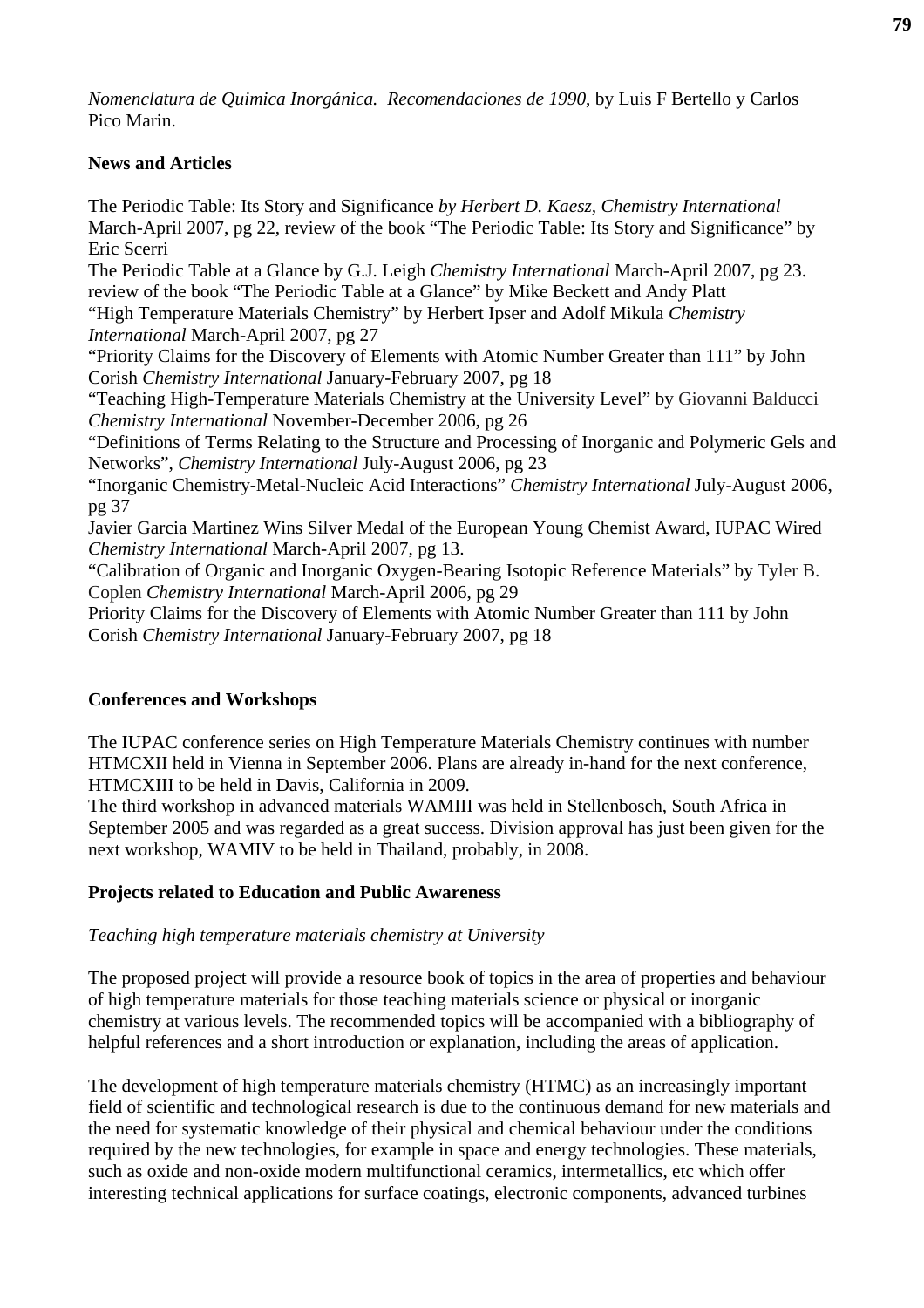etc, are prepared through high temperature processing (e.g. transport reactions, CVD, combustion synthesis, laser ablation and deposition) and must be stable under extreme thermal and chemical conditions. HTMC now encompasses many fields of science and technology and its advancement has seen a synergic interchange between basic and applied research with the application of thermodynamics, kinetics and a variety of physical, chemical and modeling techniques to investigate processes and behaviour of materials at temperatures as high as 3000K and even up to 5000K. The results of over than 50 years of studies demonstrated that the general behaviour of materials and reactions at high temperatures differ, often dramatically, from those we are educated to expect at near room temperature. HTMC topics are rarely addressed in chemistry and materials science programs at university. Therefore, to fill the gap it is important to introduce the concepts underlying the behaviour of materials and chemical bonding at high temperatures to students of chemistry and materials science

# **IUGS-IUPAC Task Group**

The Inorganic Chemistry Division has established a link with geochemists via a joint Task Group (that was approved and funded in October 2006) between the International Union of Geological Sciences (IUGS) and IUPAC. The objective of this Task Group is to resolve discrepancies in the values of decay constants (reciprocals of radioactive half-lives) of long-lived radioactive nuclides that are used by geo-chronologists for the dating of geological materials with those decay constant values that were previously recommended by IUPAC.

In preliminary work to the major objectives, the Task Group has had an article accepted for publication in the journal, Quaternary Science Review, entitled "Convention on the use of Systeme International (SI) units in Earth Sciences" by Renne et al. This paper attempts to correct the inconsistent use of Systeme International (SI) units that deal with age determinations used in the geological sciences.

# **Membership of European Association for Chemical and Molecular Sciences EuChemS**

The European Association for Chemical and Molecular Sciences (EuCheMS) takes over the role and responsibilities of the Federation of European Chemical Societies and Professional Institutions, founded in 1970. This European Association for Chemical and Molecular Sciences promotes cooperation in Europe between non-profit-making scientific and technical societies in the field of chemistry whose membership consists largely of individual qualified chemical and molecular scientists and whose interests include the science and/or practice of chemistry.

This European organization of chemists had his first meeting (the 1st European Chemical Congress) on August 27-31, 2006 in Budapest. Over 3,000 participants from more than 50 countries worldwide attended the very successful 1st EuCheMS Chemistry Congress. Among the plenary presentations were talks by Jim Feast, President, RSC, on Chemistry Research in Europe and Dieter Jahn, President, GDCh on The future of chemical research in Europe.

The 2nd EuCheMS Chemistry Congress will be held in Torino, 16-20 September 2008 and its aims are: i) to promote chemistry and chemical sciences at the cutting edge; ii) to foster collaboration among scientists in research, industry, education in support of chemistry in the European Research Area and worldwide; iii) to enhance the image of chemistry .

The EuCheMS has also creates an EuCheMS Working Party on Inorganic Chemistry and Division II has nominated Luis Oro as IUPAC representative.

### **Industry relationships**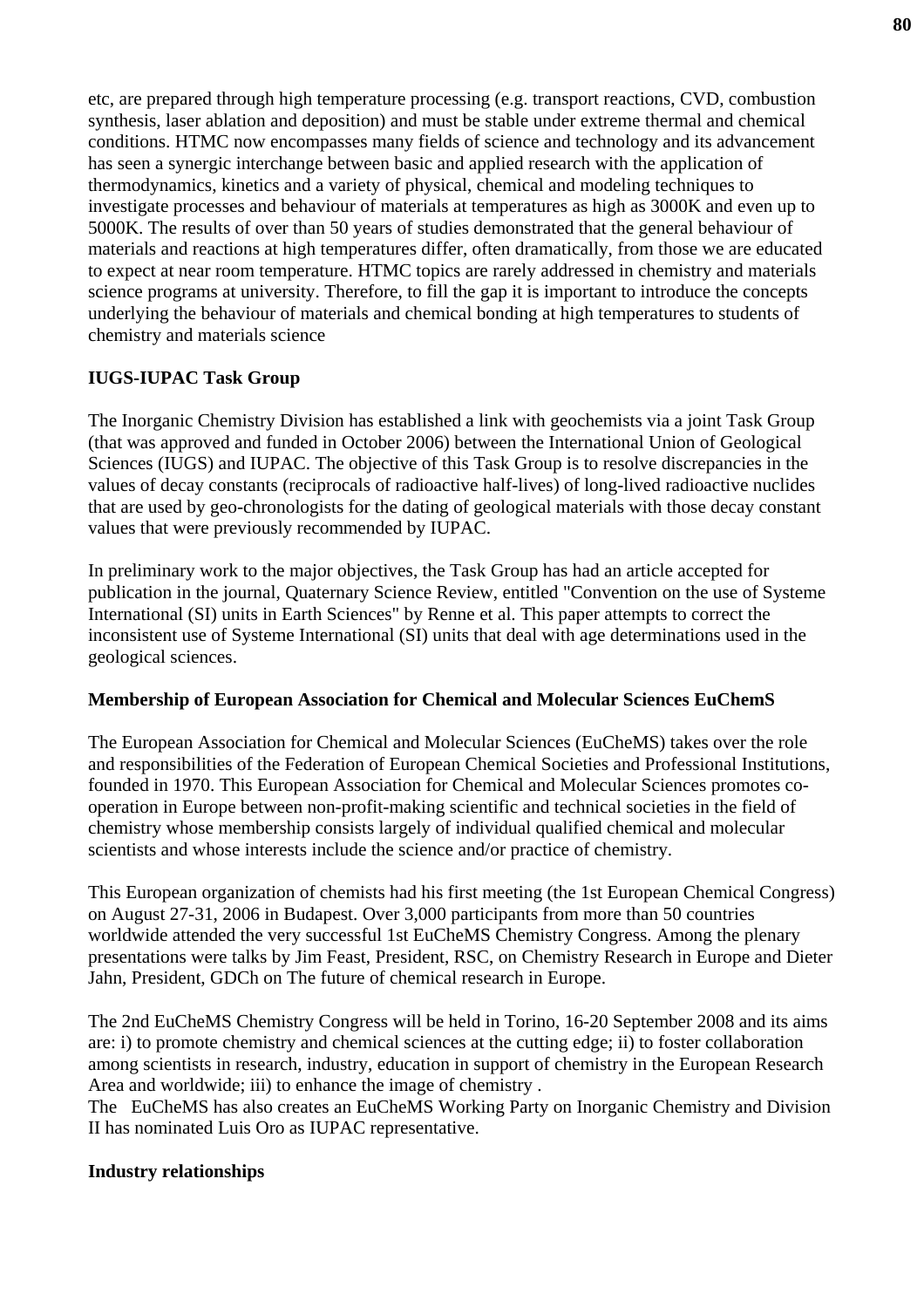The major Industrial links of Division II and IUPAC with the Chemical Industry run via the standing committee: COCI (Committee on Chemistry and Industry) which deals with issues of importance in chemistry-related industries. COCI emphasizes sharing best practice globally and focuses on capacity building in the developing world.

### (1) Meetings

COCI normally holds two meetings each year: strategic and program planning meeting (2006:North Carolina, 2007:Lyndhurst UK); annual meeting (2006:Chicago, 2007:scheduled for Turin).

### (2) Programs

The Health, Safety and Environmental Program: Safety Training Program (STP) funded by IUPAC-UNESCO-UNIDO has been running since 1993. In 2005-6 eight trainees were accepted and trained at AstraZeneca. COCI collaborated in organizing a conference on Occupational Health and Safety in East Africa held September 2006 in Nairobi, Kenya.

In the program Public Appreciation of Chemistry COCI provide industrial perspective on the activity of IUPAC. In 2006 an article was published in Chemistry International. A CD-ROM on educational material has been prepared in the Chinese language. The NAO/Company Associates Recruitment and Retention Program has continued in collaboration with the Secretariat to recruit company associates and national representatives. It has given recommendations for actions. New company associates have been successfully recruited in USA, UK and Kuwait. In the Trade Association Program, the participants are making connections with trade associations, government and non-government organizations like UNESCO and ICCA to assist NGO and IGO in collaboration with these organizations. Division and Standing Committee Collaboration Program aims at recruiting representatives from divisions and committees to COCI and vice versa.

(3) New projects

Two new projects have recently been accepted by IUPAC:

a. Chemistry in a Changing World – New Perspectives Concerning the IUPAC Family (Jonas Unger)

b. Responsible Application of Chemistry (Bernhard West)

### (4) Conference

A conference entitled Chemistry in a Changing World – New Perspectives Concerning the IUPAC Family was held in March 2007 in Gothenburg, Sweden (no details available as yet). The World Chemistry Leadership Meeting will be organized in Turin 2007 with COCI participation.

(5) Other COCI and Industrial Issues

A new "COCI Corner" column in Chemistry International has been started and will continue. The latest issue of "IUPAC Projects of Interest to Industry" has been published and sent to NAOs and CAs worldwide.

In most International Conferences of inorganic chemical nature, industrial delegates participate on an equal basis, and in some cases – at the discretion of the local organizers – special sessions on industrial aspects are organized, such as at the 2006 ICCC in Cape Town.

# **Division II Project Update (April 2007)**

(i) Live Projects

1999-049-1-200 Voronin *Thermodynamic characterization of high-temperature superconductors in the yttrium-barium-copper-oxygen system*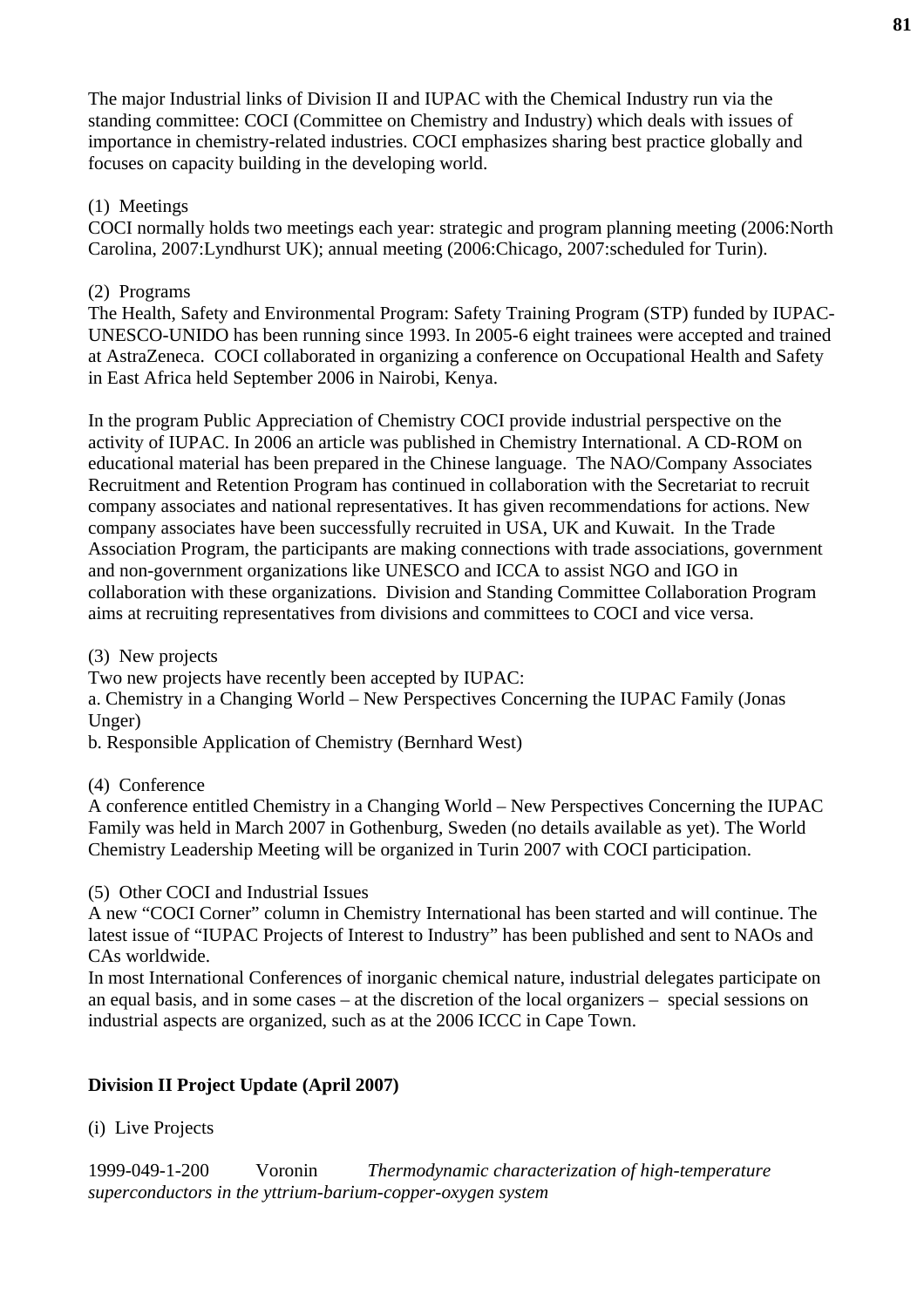Hope to receive a final report this year. 2000-024-1-200 Balducci *Teaching High Temp Materials Chemistry* Planned end date changed to 31-Dec-07 2001-015-1-100 Stanbury *Standard potentials of radicals* No change since August 2006. 2001-019-1-200 Walczyk *Guidelines for mass spec measurements* Planned completion is by the end of 2007. 2003-031-1-200 Berglund *Isotopic Compositions of Selected Elements* Planned completion date, Sept 2007. 2003-033-1-200 Wieser *Determination of Atomic Weights Using New Analytical Techniques* On schedule. Planned end date is 1-May-2008. 2003-034-1-200 Kniep *Classification, Terminology and Nomenclature of Borophosphates* Project may be terminated. 2005-001-1-200 Day *Towards Defining Materials Chemistry* Second Task Group meeting in Torino, August 2007. 2005-022-1-200 Brand/Coplen *Calibration of Organic and Inorganic Oxygen-bearing Isotopic Reference Materials* On schedule; a progress meeting planned in Prague in May 2007. 2005-027-1-200 Berglund *Evaluated Published Isotope Ratio Data (2005-2007)* On schedule. First meeting planned for July 2007, Pisa. 2005-043-2-400 Ober *Terminology for self-assembly and aggregation of polymers* No change since August 2006 2006-016-1-200 Renne *Recommendations for Isotope Data in Geosciences* On schedule--recently funded. 2006-025-1-200 Holden *Assessment of fundamental understanding of isotopic abundances and atomic weights of the chemical elements* On schedule--recently funded. 2006-028-1-400 Ober *Terminology for conducting, electroactive and fieldresponsive polymers* On schedule--recently funded. 2006-046-1-200 Karol *Priority claims for the discovery of elements with atomic number greater than 111* On schedule.

(ii) Abandoned Projects

Four projects were abandoned (generally because of illness or death of project leaders): 2000-02-2-100 Yi Hua Ma *Standardization of methods for the characterization of inorganic membranes*  2000-020-2-200 Prof. Meral Kizilyalli *Collecting, Testing and Dissemination of Experiments in Solid State and Materials Chemistry*  2000-022-1-200 Prof. Hans-Peter Boehm *Characterization of carbon materials*  2001-042-1-200 Prof. Ebihara *Review of Isotopic Abundances in Extraterrestrial Materials: Part 1.* 

(iii) Projects close to completion.

The following four projects have been or will be completed by December 31, 2007. Additional project(s) may be completed this year.